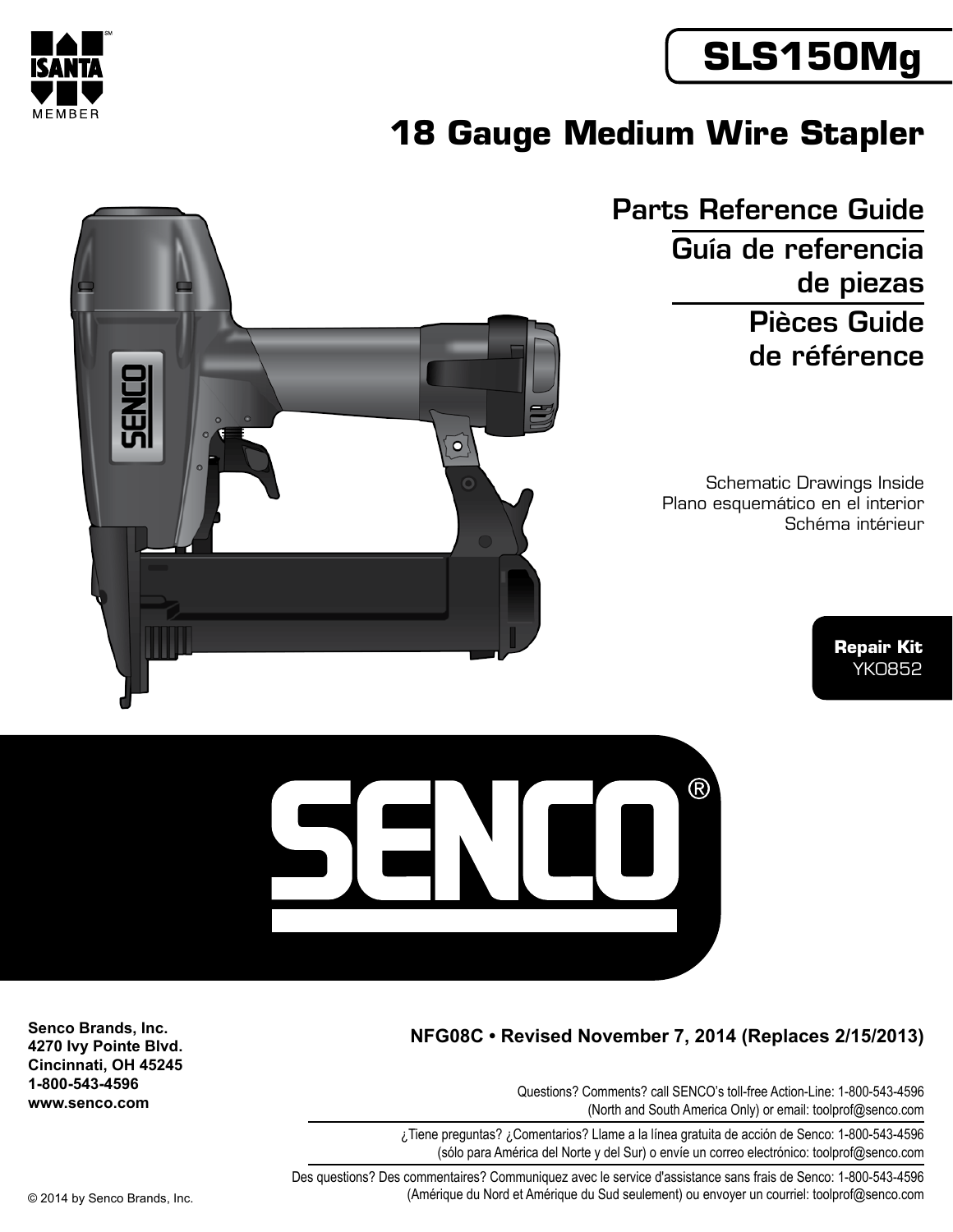





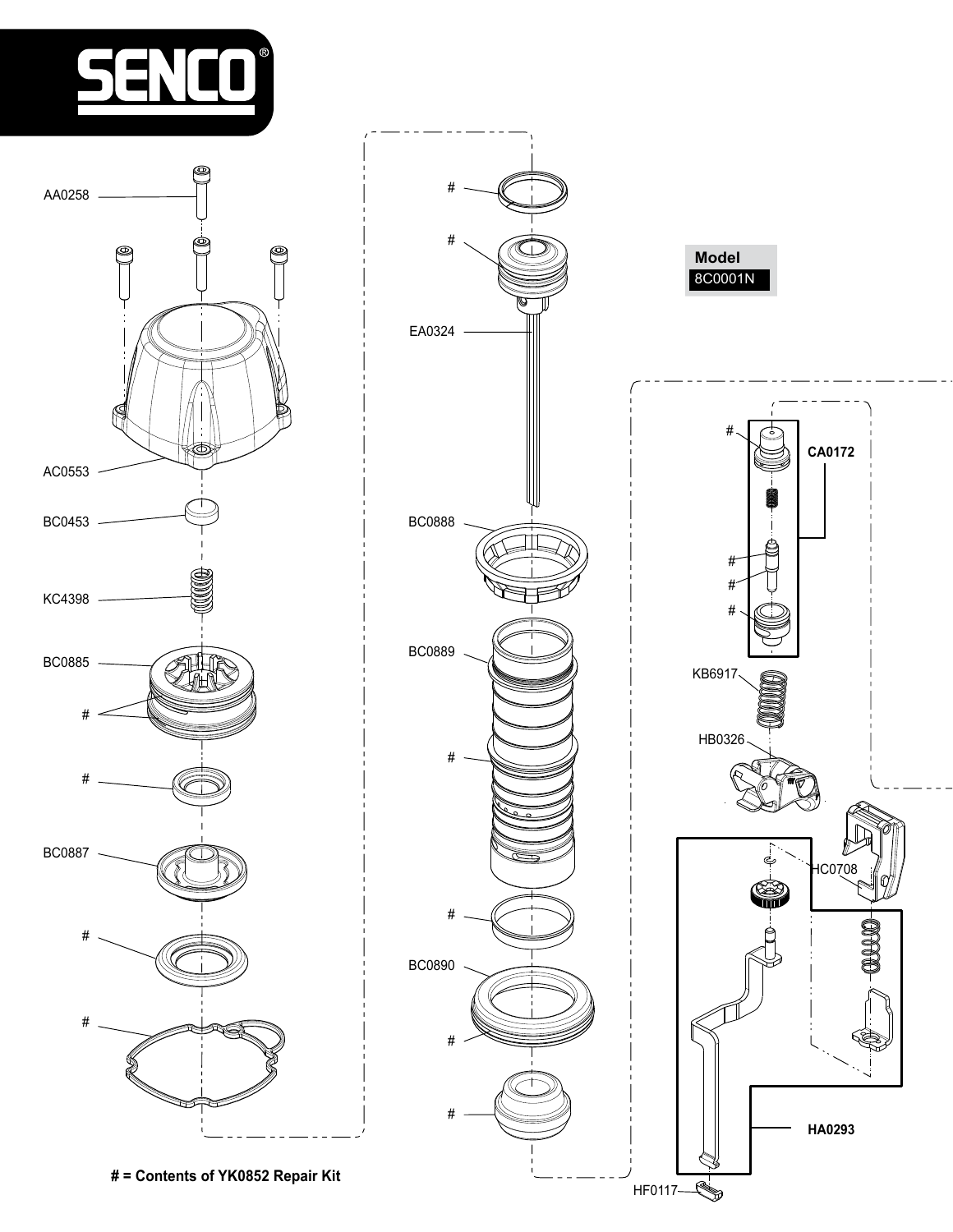## 18 Gauge Medium Wire Stapler **Netwith SLS150Mg**